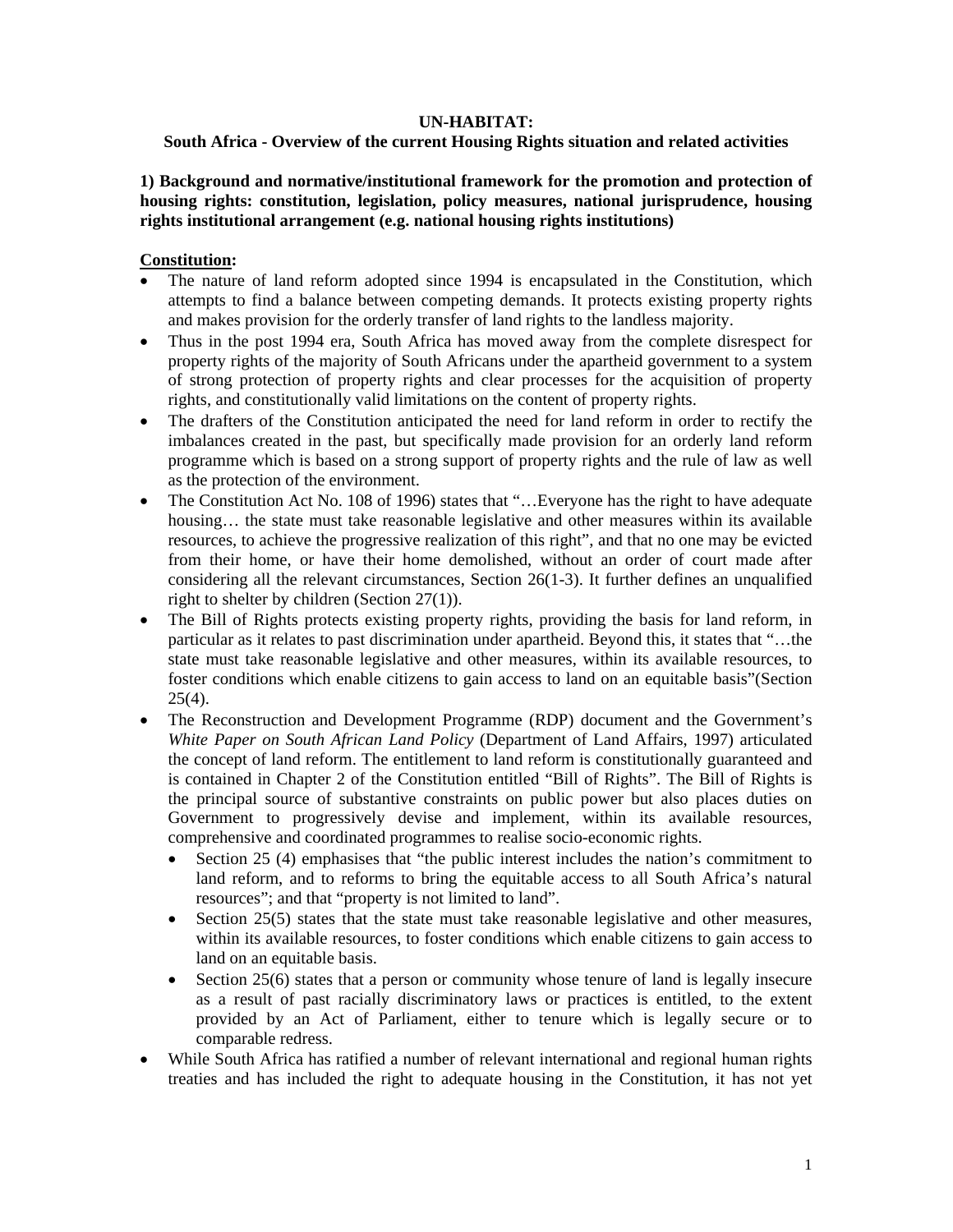ratified the International Covenant on Economic, Social and Cultural Rights which is recognized as the most important international agreement in respect of housing rights.

### **Legislation:**

The state has enacted the following legislation to give effect to the Constitution:

• In addition to those inherited from the previous dispensation such as the Provision of Land and Assistance Act, 1994 (Act No. 126 of 1993), Parliament has passed the following: The Land Reform (Labour Tenants) Act, 1996 (Act No. 3 of 1996), the Extension of Security of Tenure Act, 1997 (Act No. 62 of 1997), the Interim Protection of Informal Land Rights Act, 1996 (Act No. 31 of 1996), the Transformation of Certain Rural Areas Act, 1998 (Act No. 94 of 1998) and the Communal Land Rights Act, 2004 (Act No. 11 of 2004).

### **Policy:**

The South African Land Reform Programme has the challenging task of redressing the injustices of colonialism and apartheid, which resulted in skewed distribution of land where white South Africans who in 1991 represented about 10 percent of the population owned almost 87 percent of the land (Department of Land Affairs, 1997). In addition, land reform is intended to address extreme conditions of poverty in rural areas where 75 percent of South Africa's poor live (Adams *et al*., 1999), and to address the specific aspirations of women (Cross & Friedman, 1997). The objectives of the strategy were to promote a more broad-based distribution of land ownership (equity), achieve a more productive use of the land (efficiency), and create more meaningful rural jobs (poverty reduction). The implementation of this strategy was to be achieved in three programme areas: (i) restitution of land to the victims of forced removals; (ii) land tenure reform to promote security of tenure for all; and (iii) redistribution of land to historically disadvantaged, landless people.

- Land restitution forms the second pillar of the land reform programme. It aims to redress the imbalances in land ownership that were created by policies and legislation of forced removals such as the infamous Natives Land Act, 1913 (Act No. 39 of 1913). The nature of restitution is determined by three broad categories of the effects of land dispossession - namely, dispossession leading to landlessness, inadequate compensation for the value of the property, and hardships that cannot be measured in financial or material terms (Department of Land Affairs, 1997). Some communities, such as the Makuleke of the Kruger National Park, gained land rights in protected conservation areas through the restitution process and are developing tourism development strategies.
- Land redistribution was conceived as a means of opening up the productive land for residential and agricultural development. The national government set itself a target of redistributing 30% of the country's commercial agricultural land (about 24 million hectares) (Department of Land Affairs, 1997) over a five-year period (i.e. from 1994 to 1999). The Department of Land Affairs faced a number of daunting additional challenges: How to deal with the widely differing needs and aspirations of people for land, in both urban and rural areas? How to redistribute land in a manner that was both equitable and affordable? How to contribute to employment, poverty reduction, and economic growth? How to address the urgent and immediate situation of landlessness and homelessness?
- This target has been extended since the review of the programme in 2000 to redistribution of 30% of agricultural land by the year 2014 (Department of Land Affairs, 2003a) and encompasses all agricultural land redistributed through all three programmes. As of 31 March 2007, less than 5% of land had been redistributed, although approximately 60,000 households received grants for land acquisition, mainly for shelter (Department of Land Affairs, 2007). The redistribution programme therefore is the main driver of the government's land reform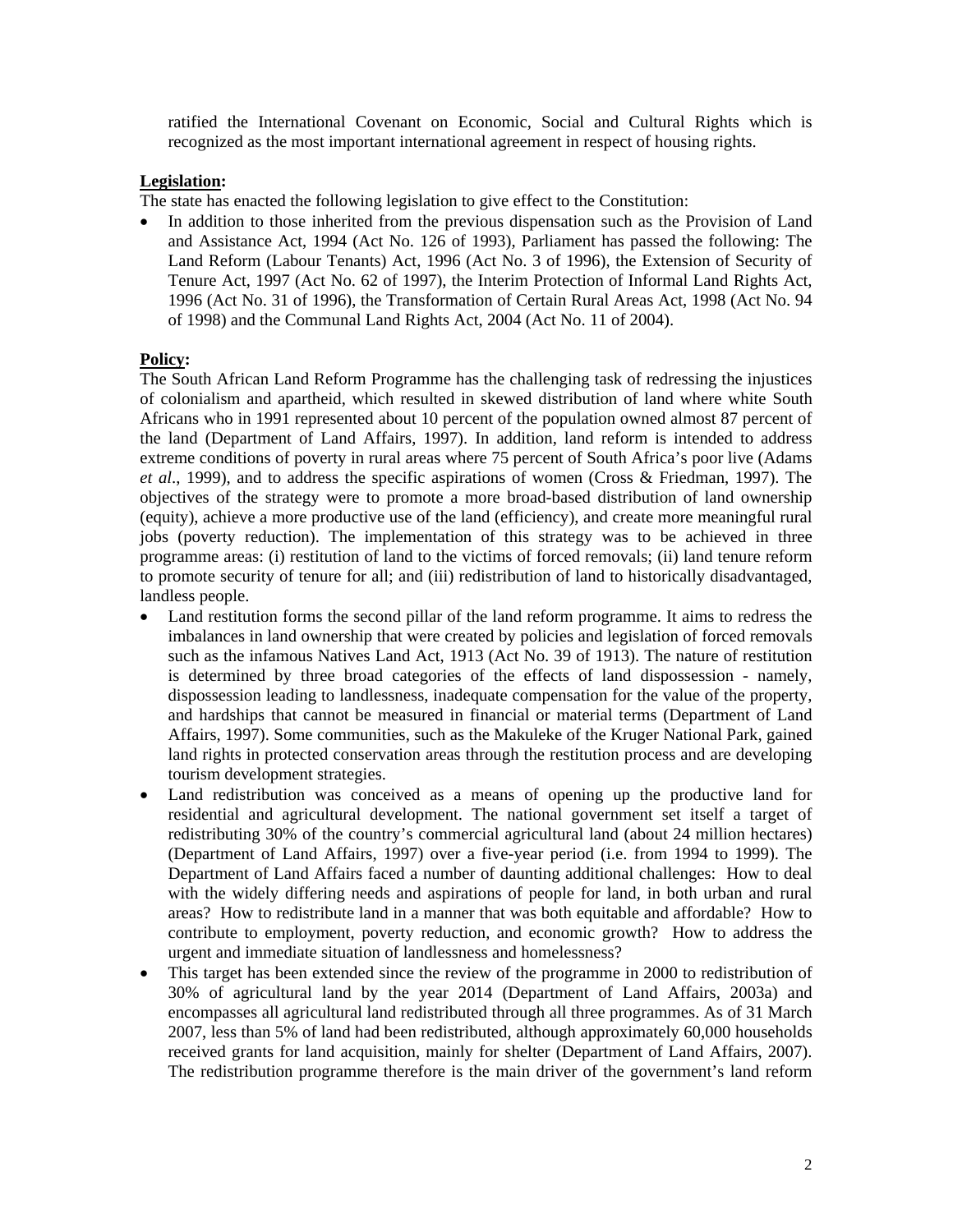agenda because it would provide men and women with ownership of land for growth, equity and poverty reduction.

# **2) Promotion and protection of housing rights on the ground: national legislation and voluntary commitments, national housing rights activities, public awareness of housing rights, cooperation with housing rights mechanisms, etc.**

- The **Housing Subsidy Scheme**, introduced in 1995, is one of the most important ways of implementing the Constitutional right of access to adequate housing. People who qualify for a housing subsidy receive a once-off grant from the government for housing purposes.
- The initial focus of the subsidy programme was on the "poor", defined simply in terms of income as those earning less than R 3,500 per month. Since 1994, housing delivery for lowincome households has been one of the key programmes. The backlog of three million houses set the government's focus on mass delivery at the highest possible rate with an emphasis on the green-field development. Targets of about 300,000 houses per year were set for the tenyear period from 1994.

### **3) Achievements, Best Practices, Challenges and Constraints**

#### **3.1.Achievements**

- Since the inception of the Housing Policy and Strategy for South Africa, built on a national consensus in 1994, it has been widely acknowledged that the achievement of the **2,355,913** houses in twelve years is unprecedented both nationally and internationally.
- It is estimated that over 6 million people in both urban and rural areas have benefited from the programme by receiving a fixed asset, security of tenure, basic services such as water and sanitation and basic shelter.

### **3.2. Challenges and Constraints**

- **Overcoming Apartheid Planning:** Over the past decade, housing and service delivery interventions for the poor have continued to perpetuate apartheid urban form. This has resulted in the creation of large dormitory settlements of low-cost mass housing on the urban periphery where the price of land is cheap. These areas are typically far from economic opportunity and have limited and expensive transport access. They also tend to reinforce the segregation of the city along racial and income lines. This is likely to trap people in poverty and pose long-term social costs. Therefore the perpetuation of the apartheid spatial form is seen as a serious outstanding challenge for cities. According to the South African Cities Network's (SACN) "State of South African Cities" report (2006), "Cities can do much to address the spatial challenges of the ongoing segregation, fragmentation and sprawl by ensuring that broad spatial development frameworks are translated into practical local level plans (among others)".
- There is a need to improve intergovernmental planning and actions. This is particularly important given the fragmentation of the functions in social services, transport and housing – all essential to the effective operation of cities.
- **Service Delivery Protests:** Whilst millions have been housed, millions gained access to clean water and many successes have been recorded, many researchers claim that rising poverty has caused more people to lose their houses and others have their water or electricity cut off because of unpaid bills. The millions staying in informal settlements are angered by the long wait for service delivery while others see their shacks being demolished for various reasons. Service delivery protests swept across the country leaving dozens injured, roads blockaded with rocks and tires set alight, demanding adequate housing, water and sanitary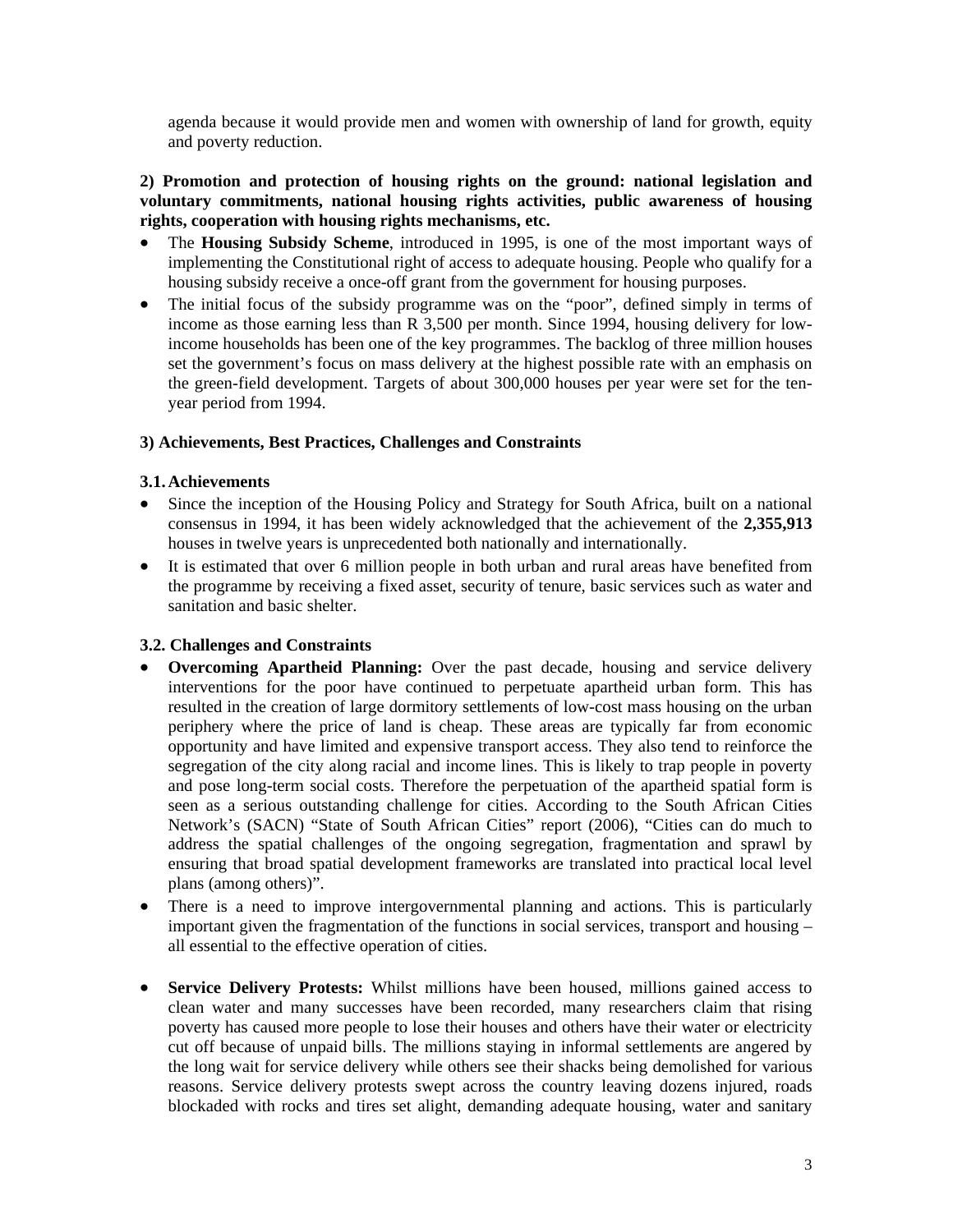facilities. To date countless protests have rocked the settlements with some of them becoming violent. The frustration of service delivery began to boil in mid-2004, when residents of a settlement near the town of Harrismith (Free State) rioted. Since then demonstrations have spread to virtually every corner of the country.

- There are serious issues of role clarification. For example when people demand housing, they go the municipalities. This is despite the fact that it is not a local government competency to provide housing. This is a provincial competency. Still, the local government is part of the cooperative governance structure while legislation governing them excluded housing as their function.
- **Evictions**: Legislation on evictions has been enacted since 1996 to address the issue of evictions and land invasions. Where land outside of a formally declared township has been occupied with the concern of the owner, the Extension of Security of Tenure Act No. 62 of 1997 (ESTA) applies. The Act prescribes eviction procedures. These procedures include that the relevant court should consider circumstances. In cases of land occupation and eviction, the Prevention of Illegal Eviction (PIE) from unlawful Occupation of Land Act 19 of 1998 applies. This Act criminalizes un-procedural evictions. The procedure set out for eviction differs according to the length of occupation. Where this has exceeded six months, it must be considered whether alternative land can reasonably be made available by a municipality or other organ of the state or another land owner. Where the land has been occupied for less than six months, an eviction order may only be granted after considering all the relevant circumstances.
- Thousands of people are evicted for various reasons and several legal cases go on in courts throughout the country. The latest incidents include the vicious cycle of the hijacking of inner city buildings in Johannesburg by crime syndicates. A local newspaper's investigation exposed how syndicates scout the area to find derelict overcrowded and even hijack properties, by posing as municipality officials in order to gain access into the buildings. They then draw up fraudulent eviction notices, using fake letterheads of the courts, which seemingly are sold to them by corrupt officials. These buildings are then used for various illegal activities.
- In other instances people are staying in abandoned warehouses located in industrial areas that have been vacated. These warehouses are then partitioned and rented out by aspirant slumlords. Many of the warehouses are without electricity and they have contributed to many fires because people use paraffin stoves to cook.
- The manner in which the housing needs of poor people dealt with in the inner city needs urgent attention. This should not be seen as giving priority attention to people who "jump the queue" at the expense of people who obey the rule of law. Furthermore, this should not imply that only people with access to legal representation get treated fairly than those who have no access.
- **Migratory Patterns:** There is also a need to understand the migration patterns and understand "the migrant's long term plans so as to be able to focus – for example – on rental accommodation (if new urban residents are only in cities for a short time or on education). Targeting informal settlements areas where the majority of new urban residents are often "accommodated on arrival" can provide much needed information. These are people with no formal addresses, far from economic opportunities and lead precarious and impoverished lives. Official population and economic statistics at a municipal level are not updated regularly enough for cities to track changing demographic patterns.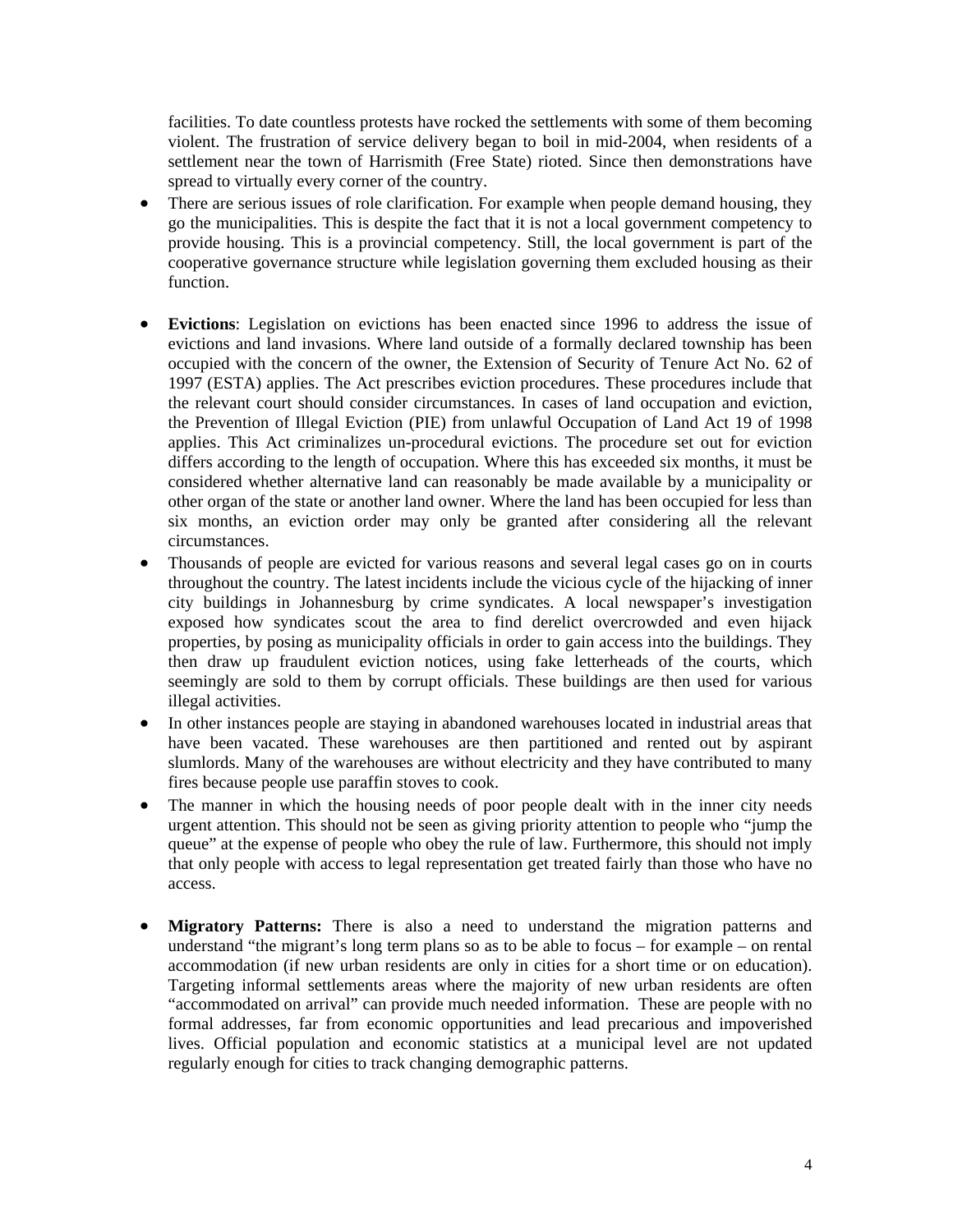- **Slow progress on land redistribution**: The government has admitted that drastic steps will have to be taken to save its national land reform programme from disaster. This follows widespread protests against the slow pace of land being transferred into black hands and delays in compensating families who were forced off their land during apartheid. Although a range of land reform steps have been taken, much more is needed before the existing distribution pattern and inequalities in access to land are resolved. The redistribution of land under the Redistribution and Restitution programmes has been extremely slow due to the "market-based" approach taken by government and the lack of capacity within key agencies such as the Department of Land Affairs (DLA), Provincial Departments and local municipalities. Farm dwellers, including labor tenants, remain vulnerable to evictions and other abuses of their rights, and more effective means need to be found to provide them with tenure security. In the communal areas of the old "homelands", debate continues around the direction that tenure reform should take, and the future role of traditional leaders.
- Where people have obtained land under the land reform programme, they have often struggled to make effective use of it, due to poor settlement planning and a lack of appropriate support from the state and private agencies; and the continuing dispossession of black people of land from the apartheid well into the post-apartheid era is a cause for concern. As revealed by the study undertaken by Nkuzi Development Association and the Social Surveys, 940,000 black people were removed from white farms in the first ten years of democracy (between 1994 and 2004) than were evicted in the previous ten years under apartheid. The results of this survey need to be thoroughly reviewed and to draw lessons from the study.
- Less than 5% of the country's agricultural land has been distributed to black people since 1994 – despite the Government's promise of a 30% transfer by the year 2014. Only 9,405 people benefited from successful land redistribution last year, less than the number of people estimated to have been evicted from commercial farms during that time.
- Other findings show that the land restitution programme, aimed at people relocated under apartheid, has over 5,279 rural land restitution claims still outstanding – many of them being community claims involving thousands of residents. Another report by the Human Sciences Research Council (HSRC) showed that current agriculture and land reform policy could lead to the loss of 300,000 farm jobs over the next 15 years – this on top of the 400,000 jobs lost since 1985. A World Bank report stated that the 30% land distribution target would cost around R35 billion and warned that a lack of reform would lead to instability. About 83% of agricultural land is held by 40,000 white farmers, the report said.

# **4) Key national priorities, initiatives and commitments that the country intends to undertake to overcome above challenges and constraints and to improve the housing rights situation on the ground.**

• **The National Spatial Development Perspective (1999 – 2006):** The National Spatial Development Perspective is one of the most important documents in understanding urban development in South Africa. It originated in 1998 in the Presidency as a tool to guide public infrastructure investment and development spending. This stemmed from a deep concern that post-1994 government expenditure was not helping to eradicate the apartheid space economy. Work on the National Spatial Development Perspective introduced a set of principles based on the concepts of "need/poverty" and "development potential" to describe the national space economy. It argued that the Government's key social objective of poverty alleviation would best be achieved by focussing economic growth in economically sustainable areas with proven development potential. In areas with little or no potential, the focus, beyond providing the constitutionally mandated minimum services, should be on "people and not places". This